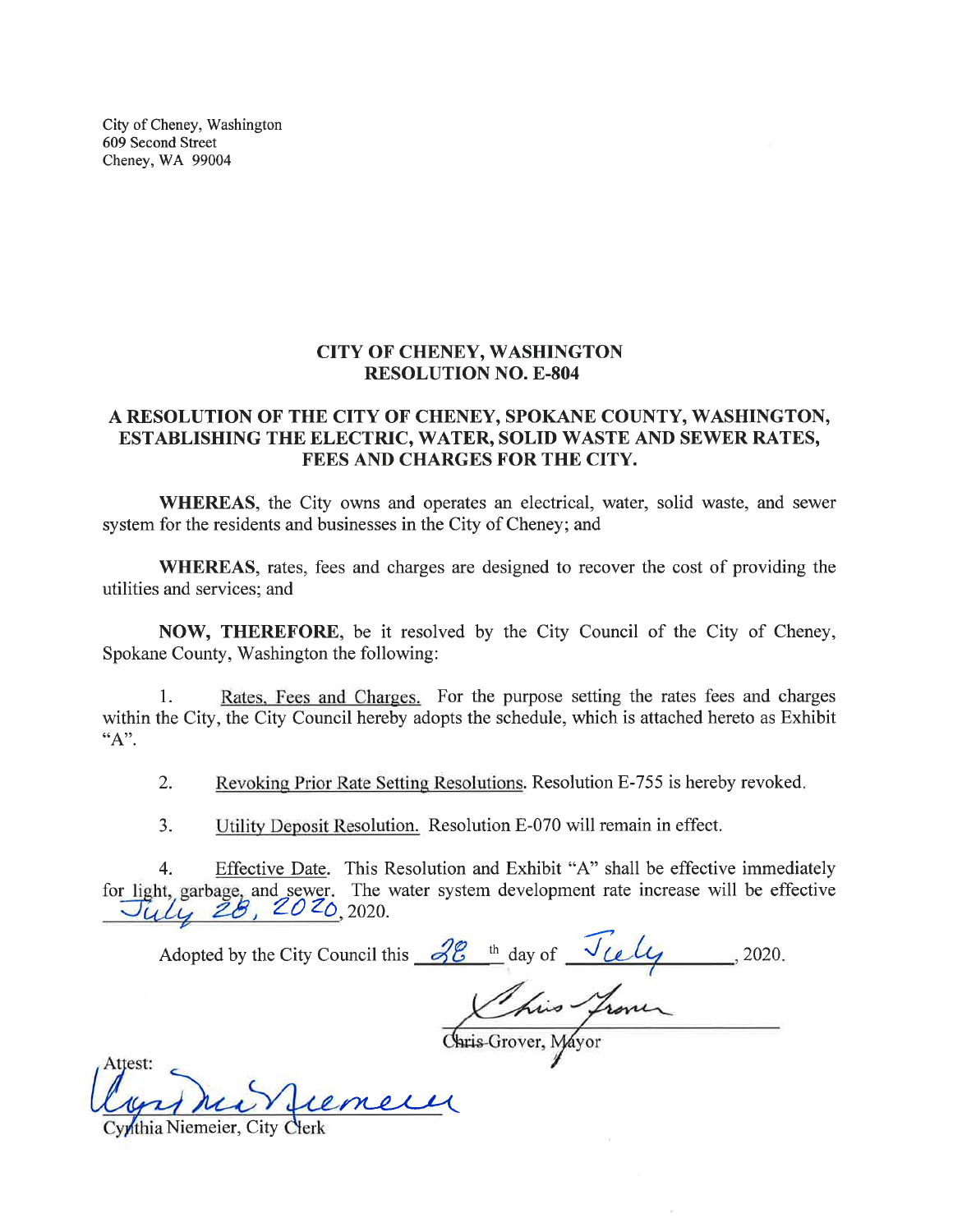## Water Rates and Charges for Services

|           | Hydrant Meter Deposit - Commercial                                          | \$500.00                                    |  |
|-----------|-----------------------------------------------------------------------------|---------------------------------------------|--|
| 16.04.080 | New Connection Single Family Residential                                    | \$2,536 Install Costs                       |  |
| 16.04.080 | New Connection 1" Meter                                                     | $$5,760 + Initial Costs$                    |  |
| 16.04.080 | New Connection 1.5" Meter                                                   | \$11,520 + Install Costs                    |  |
| 16.04.080 | New Connection 2" Meter                                                     | \$18,433 + Install Costs                    |  |
| 16.04.080 | New Connection 3" Meter                                                     | \$36,865 + Install Costs                    |  |
| 16.04.080 | New Connection 4" Meter                                                     | \$57,602 + Install Costs                    |  |
| 16.04.080 | New Connection 6" Meter                                                     | \$115,204 + Install Costs                   |  |
| 16.04.080 | New Connection 8" Meter                                                     | \$184,326 + Install Costs                   |  |
| 16.04.080 | <b>Regular Connect Charge</b>                                               | \$5.00                                      |  |
| 16.04.080 | <b>After Hours Connect</b>                                                  | \$70.50                                     |  |
| 16.04.080 | <b>Failure To Connect Penalty</b>                                           | <b>Actual Connect Cost</b>                  |  |
| 16.04.080 | <b>Water Growth Capacity</b>                                                | <b>Connect Charges</b>                      |  |
| 16.04.080 | Residential Water Service Base Rate                                         | \$10.50/mo plus Water Usage<br>Fee          |  |
| 16.04-080 | Residential Water Usage Fee (>3,000 c.f.)                                   | \$3.14 /hundred c.f.                        |  |
| 16.04.080 | Multi Unit Base Rate                                                        | \$10.50/mo per unit plus<br>Water Usage Fee |  |
| 16.04.080 | Water Usage Fee                                                             | \$1.57/hundred cf                           |  |
| 16.04.080 | Commercial, School, and Industrial 1-1.5"<br><b>Water Service Minimum</b>   | \$22.79/mo plus Water Usage<br>Fee          |  |
| 16.04.080 | Commercial, School, and Industrial 2"<br><b>Water Service Minimum</b>       | \$41.53/mo plus Water Usage<br>Fee          |  |
| 16.04.080 | Commercial, School, and Industrial 3"<br><b>Water Service Minimum</b>       | \$63.58/mo plus Water Usage<br>Fee          |  |
| 16.04.080 | Commercial, School, and Industrial 4"<br><b>Water Service Minimum</b>       | \$155.09/mo plus Water Usage<br>Fee         |  |
|           |                                                                             |                                             |  |
| 16.04.080 | Commercial, School, and Industrial 5"<br><b>Water Service Minimum</b>       | \$234.47/mo plus Water Usage<br>Fee         |  |
| 16.04.080 | Commercial, School, and Industrial 6"<br><b>Water Service Minimum</b>       | \$314.95/mo plus Water Usage<br>Fee         |  |
| 16.04.080 | Commercial, School, and Industrial 8"<br>Water Service Minimum              | \$420.79/mo plus Water Usage<br>Fee         |  |
| 16.04.080 | Commercial, School, and Industrial<br><b>Compound Water Service Minimum</b> | \$5.04/mo plus Water Usage<br>Fee           |  |
| 16.04.080 | Fire Hydrant or Fire Protection Standby<br>Charge - 4" or Less              | \$5.00                                      |  |
| 16.04.080 | Fire Hydrant or Fire Protection Standby<br>Charge - Over 4"                 | \$10.00                                     |  |
| 16.04.080 | Fire Hydrant or Fire Protection Standby<br>Charge - EWU                     | \$45.35                                     |  |
| 16.04.080 | <b>Fire System Protection Connections</b>                                   | $0.91/1$ "dia/mo                            |  |
| 16.04.080 | <b>Hydrant Permit Fee</b>                                                   | \$50 permit fee                             |  |
| 16.04.080 | Hydrant Permit Water Usage                                                  | $\overline{\$$ 1.57/hundred cf              |  |